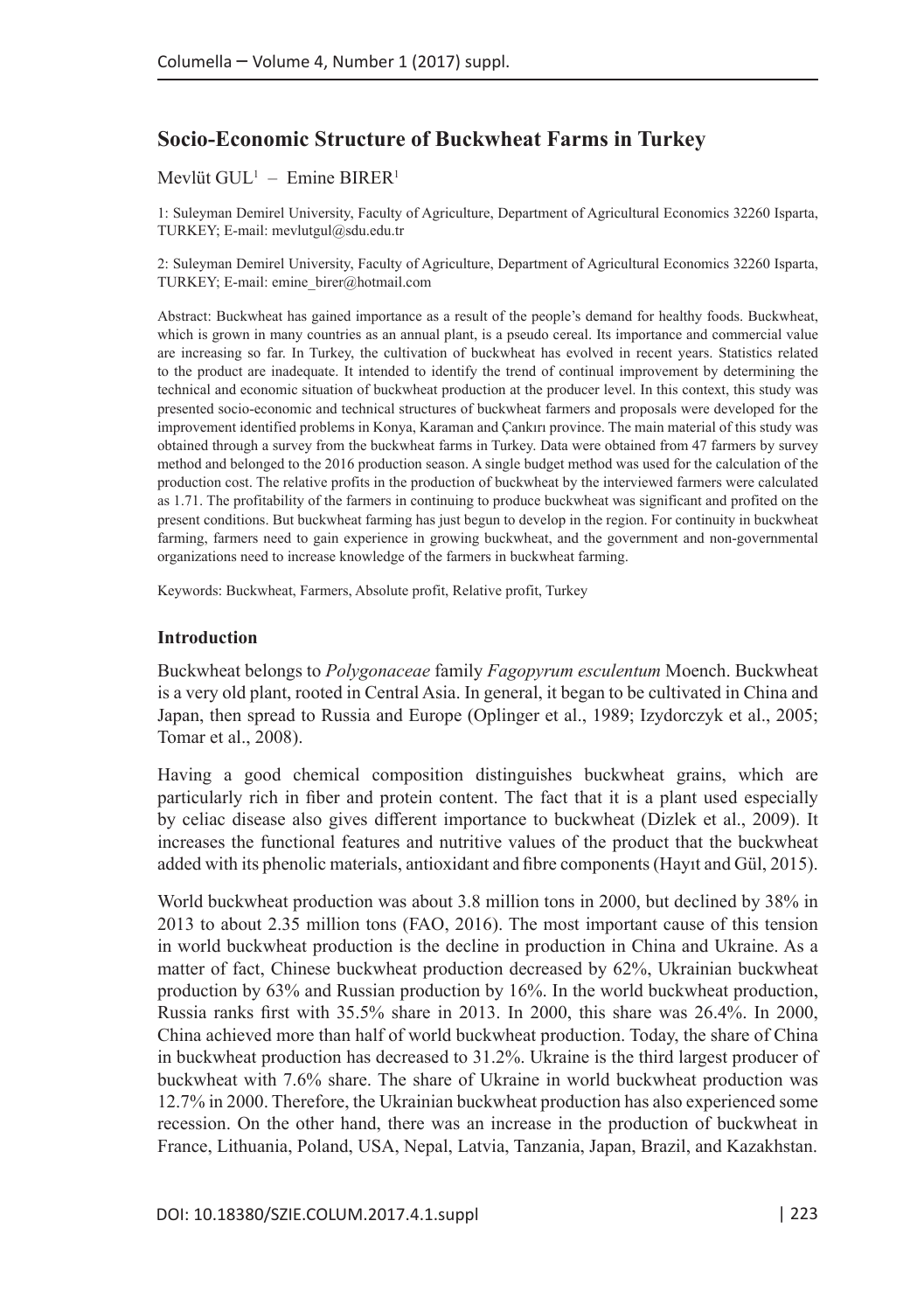The world buckwheat cultivation area was 3.46 million hectares in 2000, while in 2013 it decreased by 34% to 2.27 million hectares. The most important factor in the reduction of this sowing area is the reduction in the sowing area of 68% of Ukraine, 39% of China and 37% of Russia in the mentioned period. Russia is in the first place in world buckwheat production as well as in the sowing area (share 39.8%). This is followed by 31.0% in China, 7.4% in Ukraine, 3.6% in Kazakhstan, 3.4% in the USA and 3.1% in Poland. There is no official information on buckwheat production in Turkey and FAO. As a result of interviews with researchers working on the subject, it was stated that there is growing of buckwheat in Turkey and that they have turned to production of buckwheat in recent years.

In Turkey, buckwheat has shown significant improvement over the last four years. There are some researches on usage of buckwheat flour, whole flour or its bran in the production of breads, pasta, cakes, noodles, biscuits, breakfast cereals, ice cream cones, tarhana and gluten-free foods (Bilgiçli, 2009; Atalay et al., 2013; Hayıt and Gül, 2016a; Hayıt and Gül, 2016b). As a result of the literature search, no economic studies have been found about the subject. At this point, the study aims were expressed as follows: (i) determining the socio-economic structure of the farmers in the field of buckwheat production; (ii) determining the technical structure of the buckwheat production activity; (iii) determining the economic structure of the buckwheat production activity; and (iv) identifying problems and developing solutions.

# **Materials and methods**

The main material of this study was obtained by questionnaire method in Konya, Karaman, Çankırı provinces among the farmers who cultivated buckwheat. Secondary data related to the study were research findings on the subject at the national and international level. The data used in the research belong to the production period of 2016.

It is essential to have the right information and make the right decision in scientific researches. Therefore, it is necessary to reach the right information and to generalize the obtained information (Arıkan, 1994). Data were obtained from 47 farmers in Konya, Karaman, Çankırı provinces. The data required for the analysis were obtained through questionnaires from farmers operating in the field of buckwheat cultivation. In the questionnaire, the following information was collected from the farmers. This information were farmers' household size and family labour force status, labour force status, farmer's land property and land saving style, crop production status of farmer and usage of crops, evaluation of the buckwheat production, buckwheat marketing structure of the farmer, labour force and periods in buckwheat cultivation, input use and periods in buckwheat cultivation, cost structure and profitability of buckwheat farming, interest of farmer with technology, loan amount used by farmer, the problems faced by farmers in buckwheat cultivation, the expectation of farmers about the future of buckwheat farming, the judgments and attitudes of the farmers regarding the cultivation of buckwheat.

Single-product budget analysis was used in cost analysis of farmers. Gross production value includes agricultural products of the farmer with sales value and productive value increases (Erkuş et al., 1995). The statement of the owner of the farm was taken as basis for determining the debt of the farmer. The daily wages paid to the salaried workforce were taken as a precedent in order to calculate the daily working allowances of farm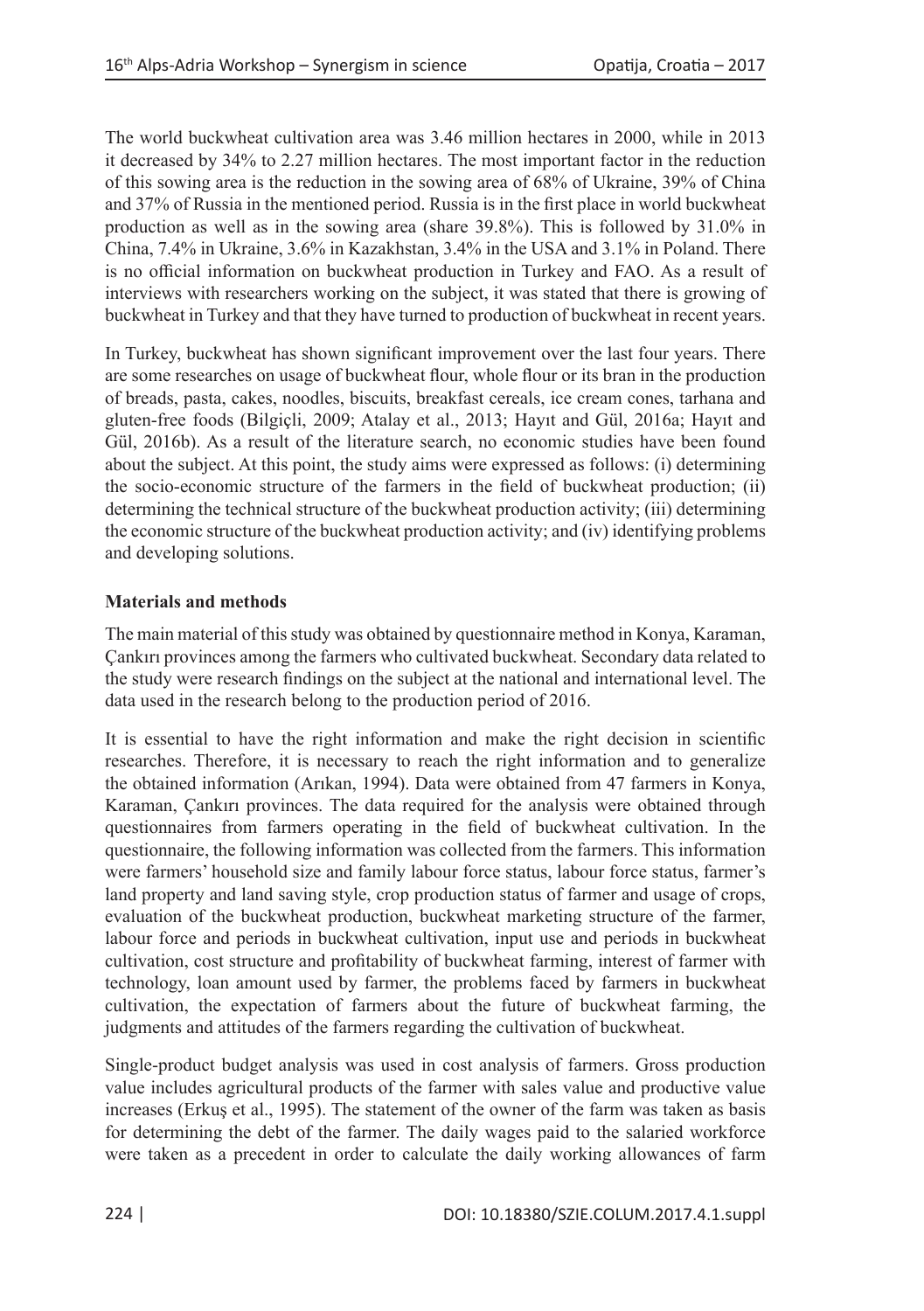owners and family members in the farm. General administrative costs were calculated as 3% of the total variable costs (Kıral et al., 1999). Gross profit was obtained by subtracting variable costs from gross production value and net (absolute) profit was calculated by subtracting production costs (Aras, 1988, Oktay, 1989).

Absolute Profit: Profit is the difference between income and expense. Gross Profit = Gross Production Value - Variable Costs formula was used (Açıl and Demirci, 1984; Kıral et al., 1999). Absolute profit = Gross production value (GPV) - Production cost (Kıral et al., 1999). Relative profit: Relative profit is the ratio of gross production value to production cost. Relative profit measures the productivity of production activities better (Kıral et al., 1999). Relative Profit = Gross Production Value / Production Cost (Kıral et al., 1999).

Regression Analysis: According to Gujarati (2006) and Greene (2008) the primary objective of regression analysis is to determine the various factors which cause variations of the dependent variable. The multiple regression analysis was used to identify the factors that affect buckwheat production's relative profit in the study area. The data were presented as linear functions. The regression model in its implicit form is given as:  $Y = F(x1, x2,$ x3, x4, u). Where Y = Relative profit of buckwheat production;  $X_1$  = Yield of buckwheat in kilogram per decares;  $X_2$  = Farmers age in years;  $X_3$  = GPV of buckwheat production in Turkish Liras;  $U =$  Error term. The functional forms are Linear Regression Model.  $Y =$  $β_0 + β_1X_1 + β_2X_2 + β_3X_3 + U$ 

### **Results and discussion**

The results showed that the age of the respondents range between 23 and 66 years. The mean age was 45.57. One can infer from this result that the buckwheat farmers in the study area were at their economic active age (Table 1). The mean of household size was about 5 persons per house which indicate that the study area was an extended family dominated (Table 1). Küçükçongar et al. (2014) in their study in Konya also revealed that the average household size was 5 members. This implies that the respondents have a relatively large household sizes which they utilize as a source of family labour. Educational level of the respondents in the study area was 8.38 years. The education levels of the farmers interviewed were higher than the findings of Küçükçongar et al. (2014) and Çelik et al. (2016). The farmers experience on buckwheat production in the study area was very low (1.70 years). That the farmers who were interviewed had just begun cultivation of buckwheat, so that there might be shortcomings in the technical issues related to the breeding. The buckwheat cultivation area of farmers interviewed was 27 decares (2.7 hectares) and the number of parcels was 2. The share of buckwheat cultivation area in total arable land was 5.9%. The irrigation rate of buckwheat cultivation area was 86.1%. The share of agricultural income in farmers' income was 92.5% and the share of the gross production value obtained from buckwheat in the total GPV was 17.2% (Table 1).

Information source of the respondents on the production of buckwheat in the study area was generally from Ministry of Food, Agriculture and Livestock, agricultural research institutes. The interviewed farmers were influenced by the Provincial Directorates of Agriculture and the Agricultural Research Institute in the starting of buckwheat farming. Kara et al. (2016) carried out with aim to determination the efficient of nitrogen forms on nitrogen use efficient for buckwheat in Isparta and found that the highest grain yield (1456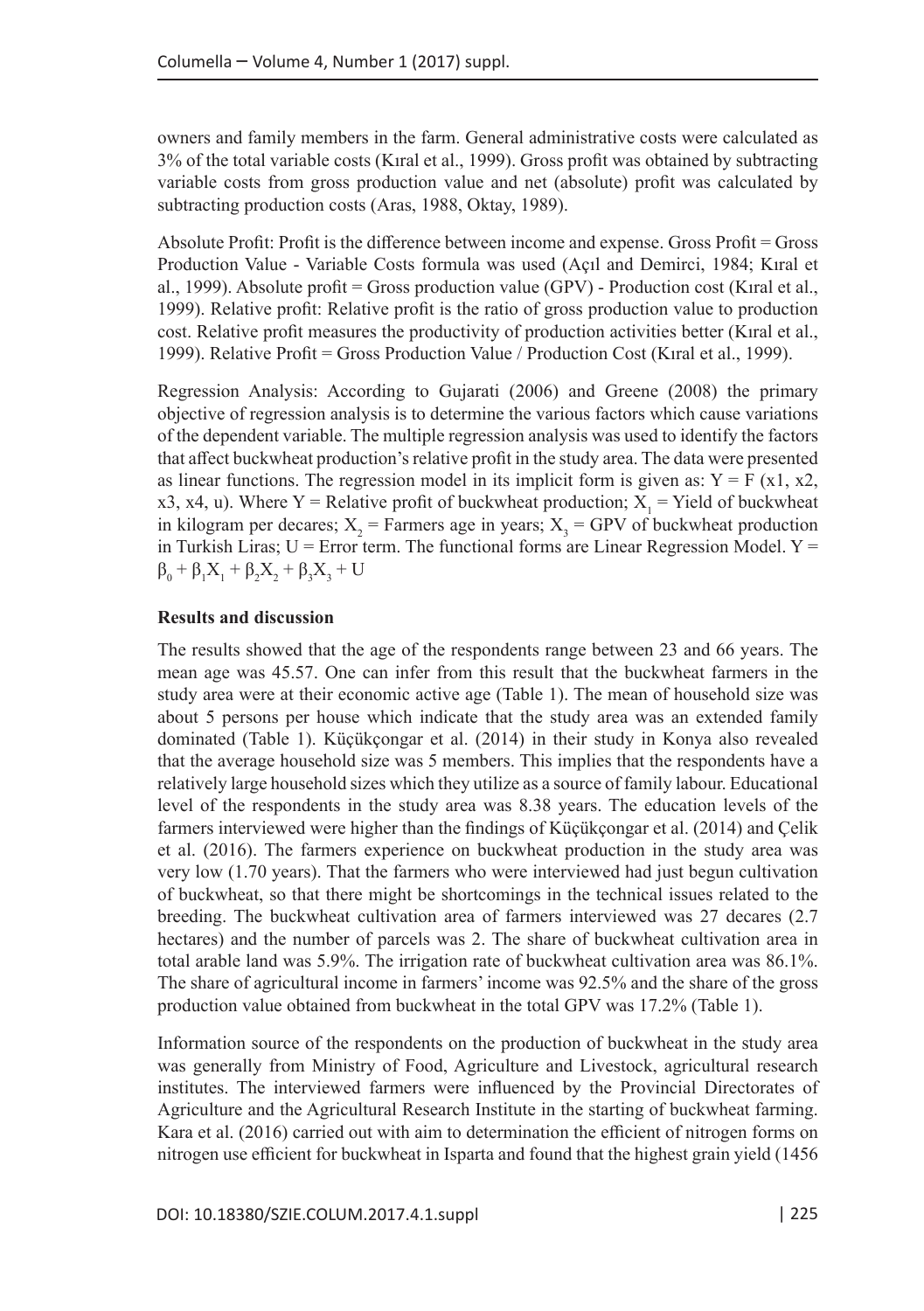and 1325 kg ha-1) were obtained from ammonium sulphate. They identified that ammonium sulphate was positive effect to yield and some quality parameters of buckwheat. Kara and Telli (2016) also obtained highest grain yield (132.3 kg da-1) from 8 kg da-1 phosphorus dose. Okudan and Kara (2015) found that highest grain yield (1254 kg ha-1) of buckwheat were obtained from 75 kg ha<sup>-1</sup> N doses. In various regions, research such as fertilizer use and planting distance in buckwheat production is required. This kind findings need to be transferred to farmers.

| Some indicators                                        | Average |
|--------------------------------------------------------|---------|
| Farmers age (year)                                     | 45.57   |
| Farmers education level (year)                         | 8.38    |
| Household size (head)                                  | 4.49    |
| Farmers experience on buckwheat production (year)      | 1.70    |
| Irrigated land $(\% )$                                 | 34.90   |
| Non-irrigated land $(\% )$                             | 65.10   |
| Irrigated land for total buckwheat cultivated area (%) | 86.10   |
| Buckwheat land (%)*                                    | 5.90    |
| Gross production value of buckwheat production $(\%)$  | 17.20   |
| Agricultural income $(\%)$                             | 92.50   |
| Parcel numbers of buckwheat cultivated area (per)      | 2.00    |
| Buckwheat cultivated area (decares)                    | 27.00   |

*Table 1. Some social-economic indicator in buckwheat production*

A specific amount of inputs and services are required in order to produce a good or service. Cost can be defined as the amount and value of the altruistic behaviours in order to produce goods and services. Production costs can be defined as the monetary value of the inputs required for the buckwheat production. Accordingly, some economic indicator for buckwheat was given in Table 2. The production cost were examined under variable and fixed cost of which variable cost had the highest share of total production cost with 69.69% whiles fixed cost was amounted to 30.31%.

The interviewed farmers market the buckwheat they produce with different distribution channels such as merchants, brokers. However, some producers market their products directly or through electronic commerce in the study area. The production cost per kg, gross margin, absolute profit and relative profit were given in Table 2 below. The production cost per kg in the study area was TRL3.89. The mean average gross margin value was amounted to TRL508.56. Production cost varies in the farms with TRL519.11 being the average mean of the total production cost. The absolute profit mean average was calculated to be TRL353.89. The relative profit also varies from 0.64 to 3.93 with 1.71 as the average mean of the relative profit. In the study area, lack of technical know-how was the most pressing problem. The problems with planting materials, diseases and pests were the most pressing problem for the buckwheat farmers. Insufficiencies support policies by the government and marketing were the secondary problems.

*Table 2. Some economic indicators in the buckwheat production*

|                                    | Average |  |
|------------------------------------|---------|--|
| Relative profit                    | 1.71    |  |
| Production cost per kilogram (TRL) | 3.89    |  |
| Gross profit per decares (TRL)     | 508.56  |  |
| Absolute per decares (TRL)         | 353.89  |  |
| Production cost per decares (TRL)  | 519.11  |  |
| Variable cost $(\% )$              | 69.69   |  |
| Fixed cost $(\% )$                 | 3031    |  |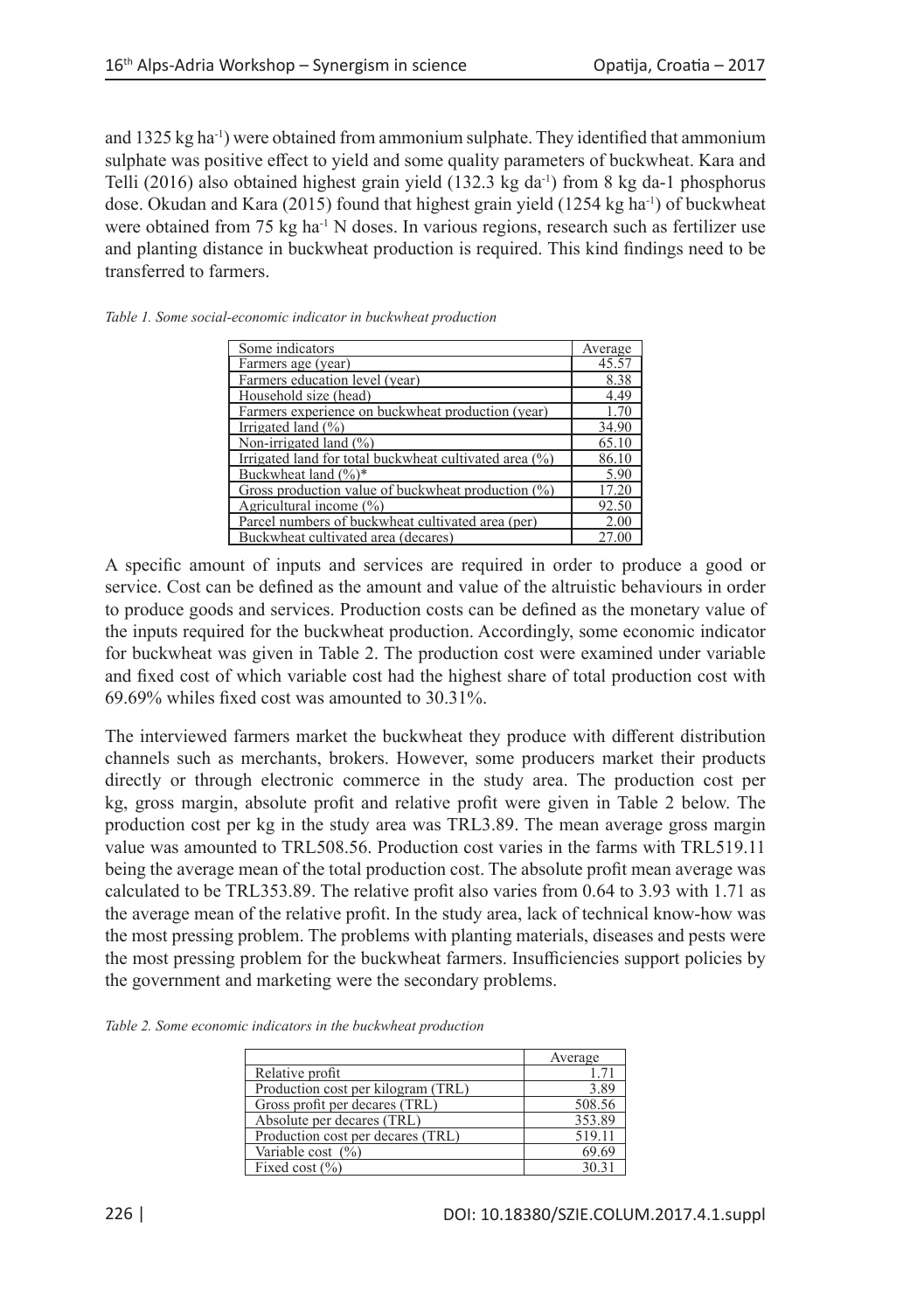Regression analysis was carried out to determine the factors that affect relative profit of buckwheat production in the study area. The model specified relative profit of buckwheat production Y as a function of buckwheat yield  $(X_1)$ , farmer's age  $(X_2)$  and GPV of buckwheat  $(X_3)$ . The summary of the linear form of production function result was given in Table 3 below. The result of the estimated parameter can be written thus:  $Y =$  $-0.1648445 + 0.0051250X_1 + 0.0203014X_2 + 0.0000069X_3$ . The value of co-efficient of determination  $\mathbb{R}^2$  of 0.52526 (52.526%) indicates that about 53 percent of variation in relative profit of buckwheat could be explained by the explanatory variables in the stated regression model. The F-test was statistically significant at the 1% level, meaning that the production function existed ( $F_{\text{Calculated}}$  $F_{\text{Scale value}}$ , 15.888 > 4.01); that is, all the explanatory variables jointly explained the variations in the output. Buckwheat yield, farmer's age and GPV of buckwheat production were identified as the significant factors affecting the relative profit score of buckwheat production in the study area. The positive coefficient of the variable indicates increase in these parameters to their buckwheat farm increases the relative profit of buckwheat.

|                                          | Coefficient  | Standard error | t-values  | P values |
|------------------------------------------|--------------|----------------|-----------|----------|
| Constant                                 | $-0.1648445$ | 0.3864798      | $-0.4265$ | 0.6719   |
| Yield (kg per decares)                   | 0.0051250    | 0.0009818      | 5.2200    | 0.0000   |
| Farmer's age                             | 0.0203014    | 0.0072875      | 2.7858    | 0.0079   |
| Gross production value of buckwheat (TL) | 0.0000069    | 0.0000029      | 2.3989    | 0.0209   |
| <b>F</b> test                            | 15,888       |                |           | 0.000    |
| <b>Adjusted R Square</b>                 | 0.49214      |                |           |          |
| R Sauare                                 | 0.52526      |                |           |          |

*Table 3. Showing the regression analysis of buckwheat output* 

#### **Conclusions**

The farmers who were interviewed should make profit to continue producing buckwheat. In the present case this is possible. Relative profit must be greater than one (1) and relative profit was 1.71 which indicates that buckwheat production in the study area is profitable. However, buckwheat cultivation began only recently known, for continuity in buckwheat farming, farmers must gain experience in growing buckwheat. The government and nongovernmental organizations need to increase the knowledge of producers about buckwheat agriculture. The use of buckwheat in gluten-free products should be widespread. Therefore, the farmer can increase the production amount.

# **Acknowledgement**

This study is a part of the postgraduate thesis. This study was supported under the scope of the Project no. 4702-YL1-16. We would like to present our cordial thanks to Süleyman Demirel University Department of Scientific Research Projects for their financial supports.

# **References**

- Açıl, F., Demirci, R. (1984): Agricultural economy (in Turkish). Ankara University, Faculty of Agriculture Publications. No. 880, 372p, Ankara.
- Aras, A. (1988): Agricultural accounting (in Turkish). Ege University Faculty of Agriculture Publications No.486, 86p, İzmir.
- Arıkan, R. (1994): Research techniques and report preparation (in Turkish). Asil Publications, Ankara.